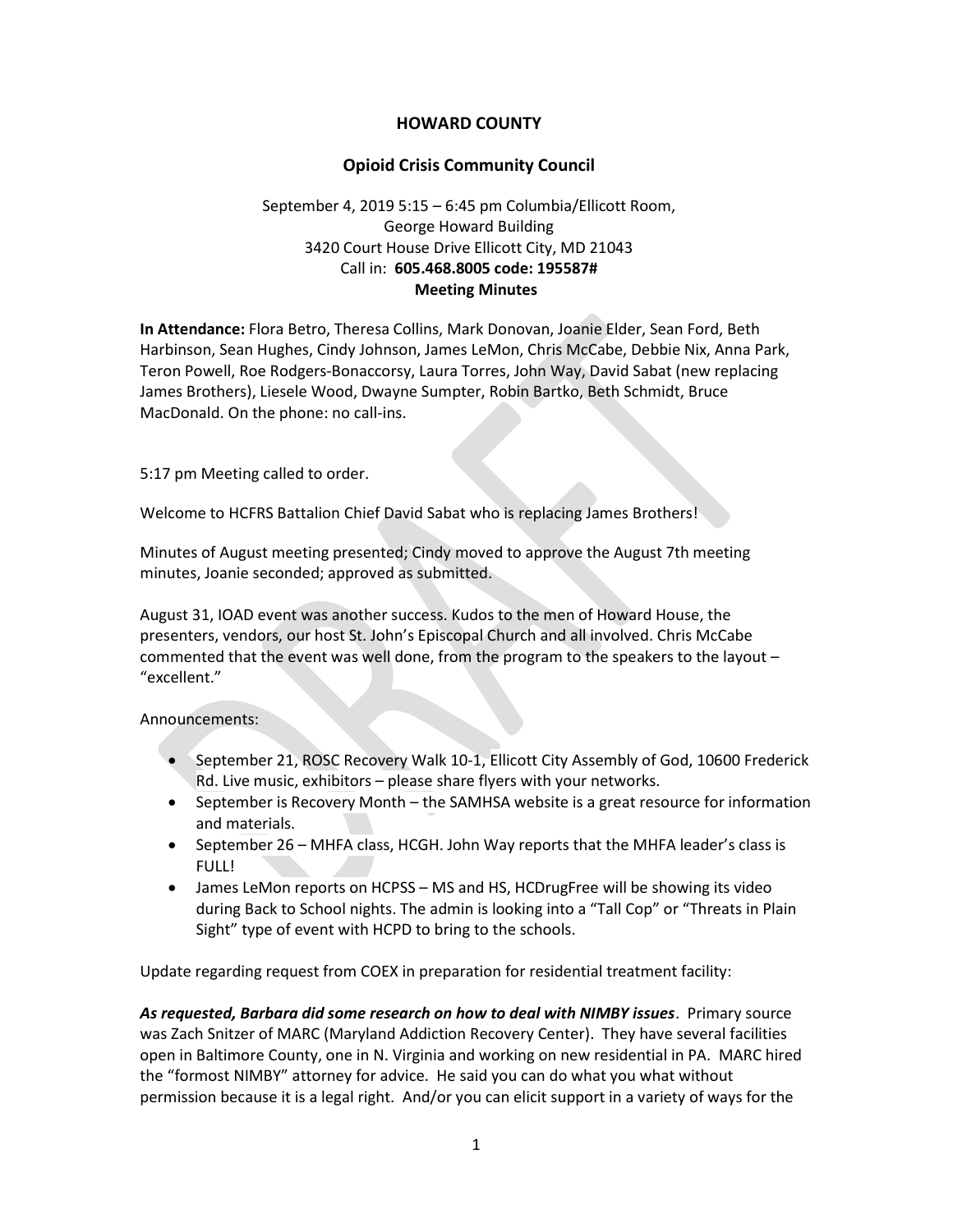surrounding areas. In their recovery housing unit, they did snow removal for neighbors as an example of one means of supporting the community. This has been used elsewhere because it allows neighbors to meet residents and staff. It is important to have an information plan to share as project is being developed and then an additional plan for how the facility will be managed once opened. Taking the "good neighbor" approach they had zero complaints after first 6 months of operation. Now they've been there for several years, just part of the neighborhood.

The attorney recommended a "memorandum of facts and intentions". Could include hours of operation, no loitering, low traffic, no partying, no crowds, facts of services provided and not included. There is something about "legalese" that calms concerns down. And, it provides facts that can be observed by neighbors. Point out the need for this form of care within the community; residents prefer local care vs. out of county or state particularly parents. Treatment is more effective when families are involved. Can eliminate unnecessary long distance travel for family members when treatment is local. Example: if a person is suffering stage 4 cancer, having family around matters a great deal.

Include: Why treatment works; how treatment helps the community by using experts – medical, financial, law enforcement to show reduction in crime, \$ savings to the community in such ways. (EMS repeatedly is costly; ER time is costly; treatment is more cost effective.) Anything that shows reduction in tax burden is a bonus. The fallacy that property values go down has been proved erroneous. In fact, quoting a recently article, often property values go up. More services locally, reduced crime, etc can positively impact property values.

Scope: The County has committed to Delphi Behavioral Health Group \$4M over 3 years which allocates 21 of 60 beds for Howard County residents. Location still TBA; we will likely know by end of calendar year according to David Stup of Delphi. David also indicated Delphi does have an implementation plan but he is not ready to delved into that yet. Stay tuned.

We talked about the need to inform and educate the community on the WHY and HOW of services to be provided rather than to promote Delphi (a for-profit organization). Ideas discussed to help with education and outreach ahead of the location announcement were:

- Community film screening w/panel of experts similar to MH film screening held in 2018,
- PSA with neighborhoods (rather than zip codes), recovery, education, awareness.
- Targeted training on MHFA, community outreach.
- Use of folks from the Mediation and Conflict Resolution Center (MCRC) to help with community outreach. Cindy suggested getting information from MCRC that was used for the redistricting effort.
- Saturate the immediate community around the facility outreach to HOA's, Community resources, use of County Council e-newsletters and email list serves.
- Community forums outline of a plan to be developed for use when date of opening is determined.
- Meet and Greet with the OCCC perhaps an event (could be held at Kahler Hall/Harper's Choice) to talk with interested attendees – intended for all county; not merely that area only.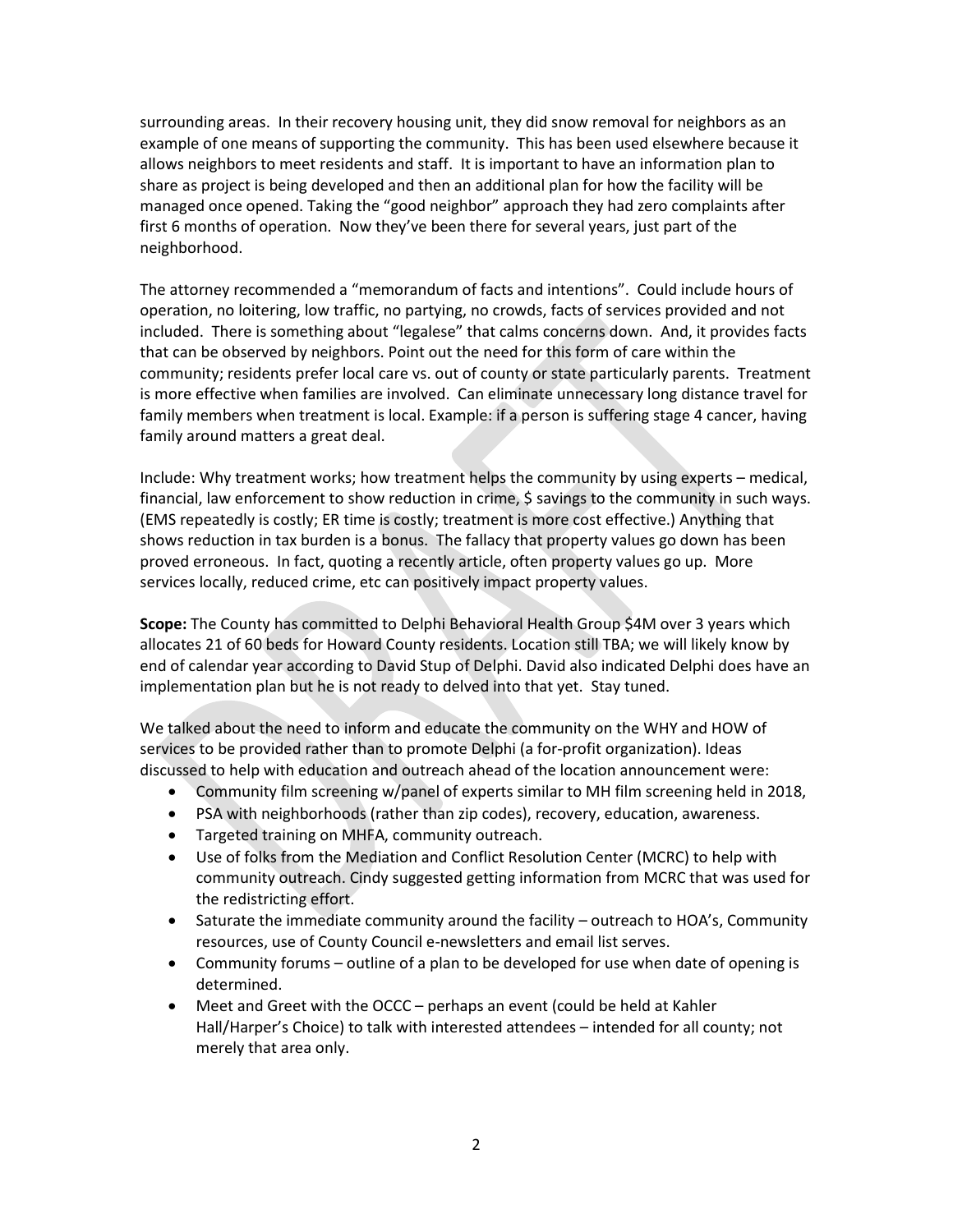James LeMon offered his resource spreadsheet of non-profits and others as a resource for outreach and communication.

Sean Hughes asked about whether we wanted to have the communication about the treatment center be county-wide vs. targeted saturation. Sees our role to educate, inform the community on the urgent need for treatment HERE and NOW, in-county. Suggests that we get a "memorandum of facts and intentions" from provider. (This idea is one recommended by MARC who used this in opening its facilities in Baltimore County.) Being an attorney, this is something he is very familiar with. Sees a definite role of the provider in education and awareness.

Flora Betro suggests our message must include the "why's" and how the lack of treatment incounty impacts the community already.

Joanie Elder talked about working to shatter the stigma around treatment and the importance of the continuum of care, in-county.

Laura Torres says we must define treatment for the community – what does treatment look like in my community? Talk about it as a journey, not just a 14-28 day sprint.

Cindy also commented about the need for layering the message around eliminating stigma – needs to reflect the positive impacts to the community of folks being in treatment and coming back home.

Sean H. – We need a clear, one sentence message that can be easily reinforced and repeated.

James offers his HCPSS "partner" database to the OCCC for outreach efforts.

Mark Donovan talked about the effectiveness of a previous grass-roots effort to change the mindset around starting the school year later – he said they were effective by showing people how this change would affect "ME".

Beth Schmidt suggested that the HCPD come to talk about crime reduction, why the community should care about having treatment in-county.

Two items of note – CE Ball has announced his desire to open a women's recovery house in the county within 6 months. Barbara has heard that this could be an Oxford House which would be new to HC.

### UPDATES:

Robin provided several neighborhood names for PSA within Columbia. Still need names for "outer" Howard County.

Theresa Collins said the JIS meeting took place in August. No specific action items were determined.